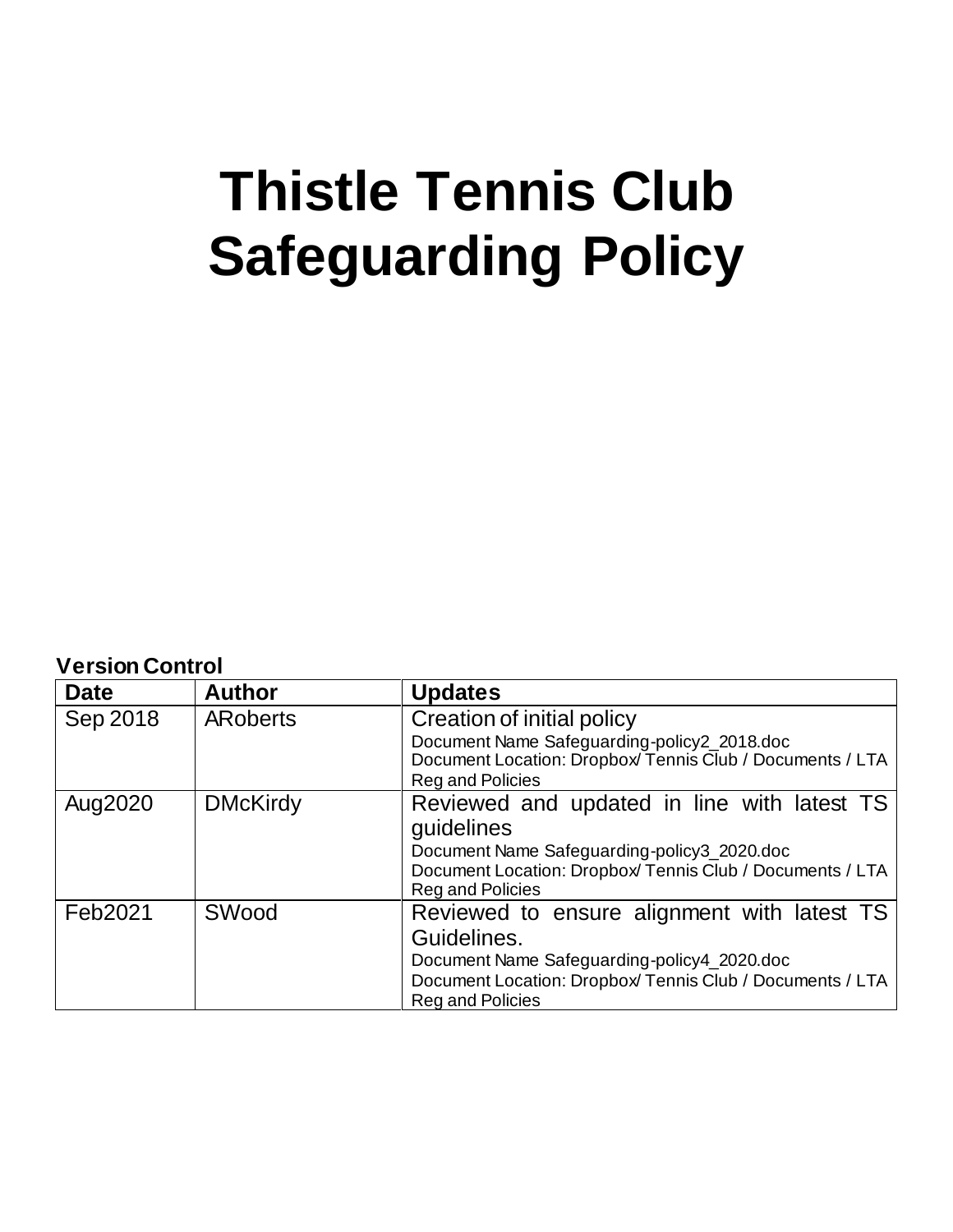# **Reporting a Safeguarding Concern**

The flowchart detailing the process for reporting a safeguarding concern within the tennis environment can be found on the LTA website at:

# **[Reporting a concern.pdf \(lta.org.uk\)](https://www.lta.org.uk/globalassets/about-lta/safeguarding/flowchart-reporting-a-concern-within-tennis.pdf)**

The process for reporting a concern originating outwith the tennis environment (e.g. at home, school or in the community) and which is identified within a tennis setting can be found on the LTA website at:

**[Reporting a concern outside tennis.pdf \(lta.org.uk\)](https://www.lta.org.uk/globalassets/about-lta/safeguarding/flowchart-reporting-a-concern-outside-tennis.pdf)**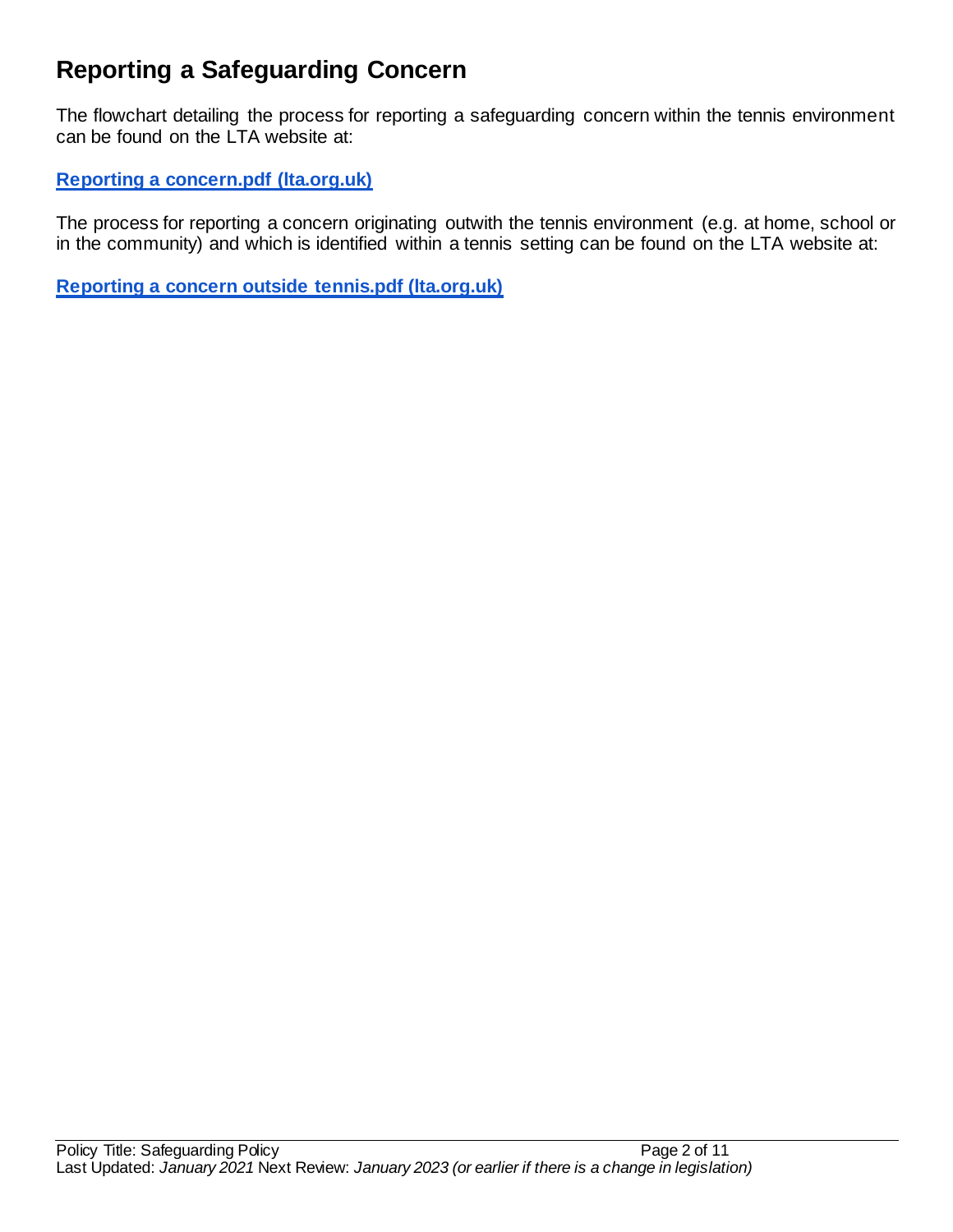# **Safeguarding Policy**

## **Policy statement**

Thistle Tennis Club is committed to prioritising the well-being of all children and adults at risk, promoting safeguarding in our club at all times, including all programmes and events we run. This Policy strives to minimise risk, deliver a positive tennis experience for everyone and respond appropriately to all safeguarding concerns/disclosures.

#### **Use of terminology**

Child: a person under the age of eighteen years.

Note that some legislation in Scotland defines a child as a person under sixteen years old. However, where there is any safeguarding concern, anyone under the age of 18 is regarded as a child unless advised otherwise by the LTA Safeguarding Team .

Adult at risk of abuse or neglect: a person aged eighteen years or over who is, or may be, in need of community care services by reason of disability, age or illness; and is, or may be, unable to take care of, or unable to protect him or herself against abuse or neglect.

Safeguarding children: protecting children from abuse and neglect, preventing the impairment of children's health or development, ensuring that they grow up in circumstances consistent with the provision of safe and effective care, and taking action to enable all children to have the best life chances.

Safeguarding adults at risk: protecting adults from abuse and/or neglect. Enabling individuals to maintain control over their lives and make informed choices without coercion. Empowering adults at risk, consulting them before taking action, unless someone lacks the capacity to make a decision, or their mental health poses a risk to their own or someone else's safety, in which case, always acting in his or her best interests.

*(See appendix A for full glossary of terms)*.

## **Scope**

This Policy is applicable to all staff, volunteers, committee members, coaches and club members. It applies to our venue, events and programmes we run. It is in line with national legislation and applicable across the UK.

Advice, guidance and support is available from the LTA Safeguarding Team.

#### **Responsibility for the implementation of the Safeguarding Policy, Code of Conduct and Reporting Procedure**

#### SAFEGUARDING IS EVERYONE'S RESPONSIBILITY: NOT RESPONDING TO A SAFEGUARDING CONCERN IS NOT AN OPTION.

- Our club's committee has overall accountability for this Policy and its implementation.
- Our club Welfare Officer is responsible for updating this Policy in line with legislative and club developments.
- All individuals involved in/present at the club are required to adhere to the Policy and Code of Conduct .
- The LTA Safeguarding Team and Tennis Scotland Safeguarding Leads can offer support to help clubs proactively safeguard.

Where there is a safeguarding concern/disclosure: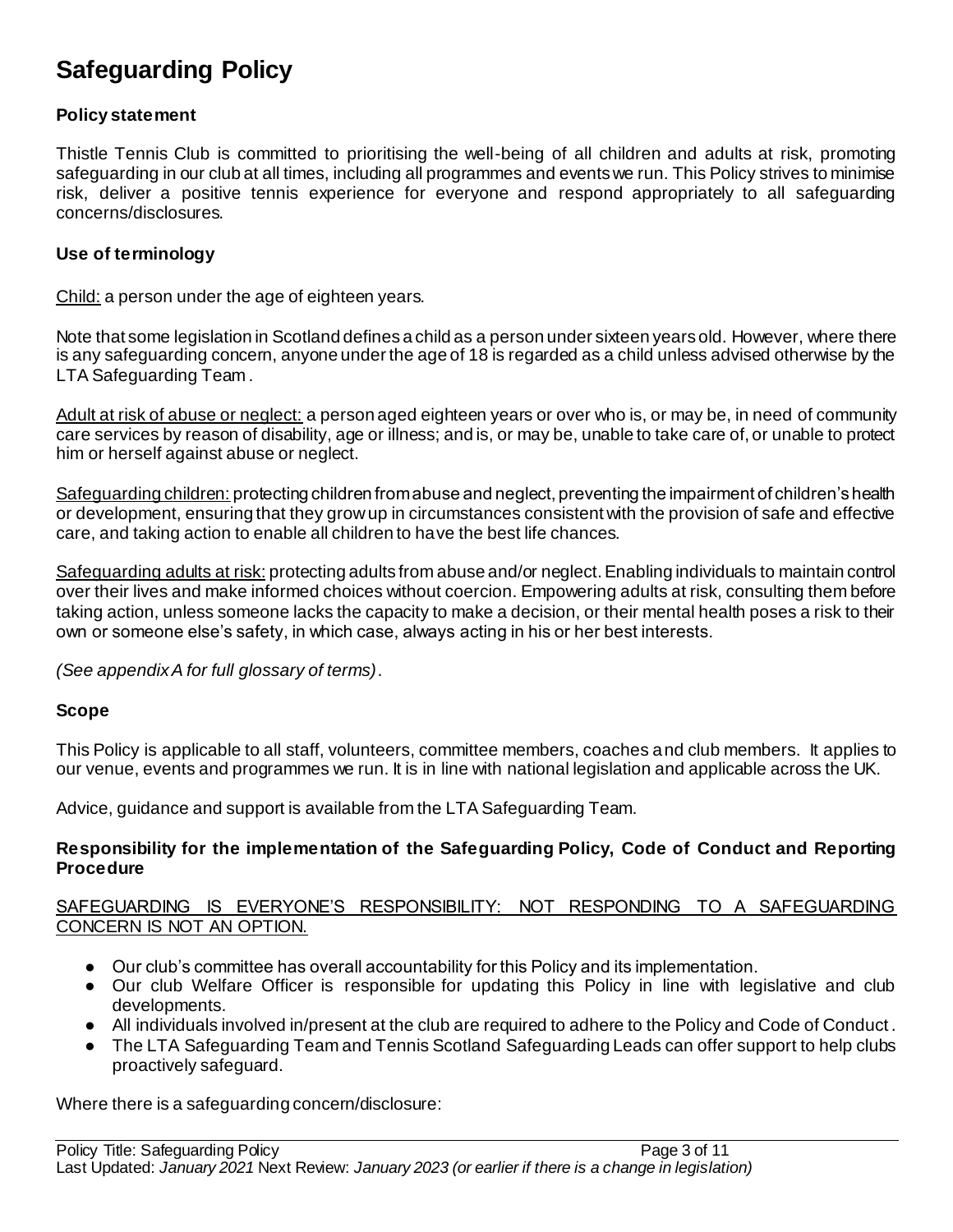- The individual who is told about, hears, or is made aware of the concern/disclosure is responsible for following the Reporting a Safeguarding Concern Procedure. Unless someone is in immediate danger, they should inform their club Welfare Officer, LTA Safeguarding Team or Tennis Scotland Safeguarding Lead.
- The club Welfare Officer and Safeguarding Leads are responsible for reporting safeguarding concerns to the LTA Safeguarding Team.
- The LTA Safeguarding Team is responsible for assessing all safeguarding concerns/disclosures that are reported to them and working with the club Welfare Officer and national Safeguarding Leads to follow up as appropriate on a case-by-case basis, prioritising the well-being of the child/adult at risk at all times. Dependent on the concern/disclosure, a referral may be made to:
	- $\circ$  The police in an emergency (999);
	- o Local Authority Children's Services :
		- o Social Services ( customer services ask for child protection) 0131 200 2324
		- o Emergency Out of Hours 0800 731 696
		- o Who to contact in a crisis [The City of Edinburgh Council](https://www.edinburgh.gov.uk/get-care-support/contact-crisis?documentId=12045&categoryId=20199)
	- o Local Authority Adult Services
		- o Social Services 0131 200 232
		- o Who to contact in a crisis [The City of Edinburgh Council](https://www.edinburgh.gov.uk/get-care-support/contact-crisis?documentId=12045&categoryId=20199)
	- $\circ$  Disclosure Scotland for concerns/disclosures about a member of staff, consultant, coach, official or volunteer
		- o Disclosure Scotland 0870 609 6006
	- o The police Prevent Officer for concerns about children or adults at risk of being drawn into extremism or terrorist activity (with permission from the individual and parent/carer for those under eighteen years old).

## **Breaches of the Safeguarding Policy, Code of Conduct and Reporting Procedure**

Breaches of this Policy and/or failure to comply with the outlined responsibilities may result in the following:

- Disciplinary action leading to possible exclusion from the club, dismissal and legal action
- Termination of current and future roles within the club and roles in other clubs, the LTA, Tennis Wales, Tennis Scotland and the Tennis Foundation*.*

Actions taken by players, parents or carers, staff, consultants, volunteers, officials, coaches inside or outside of the club that are seen to contradict this Policy may be considered a violation of this Policy.

Where an appeal is lodged in response to a safeguarding decision made by the club, the individual should adhere to the club's appeal procedure.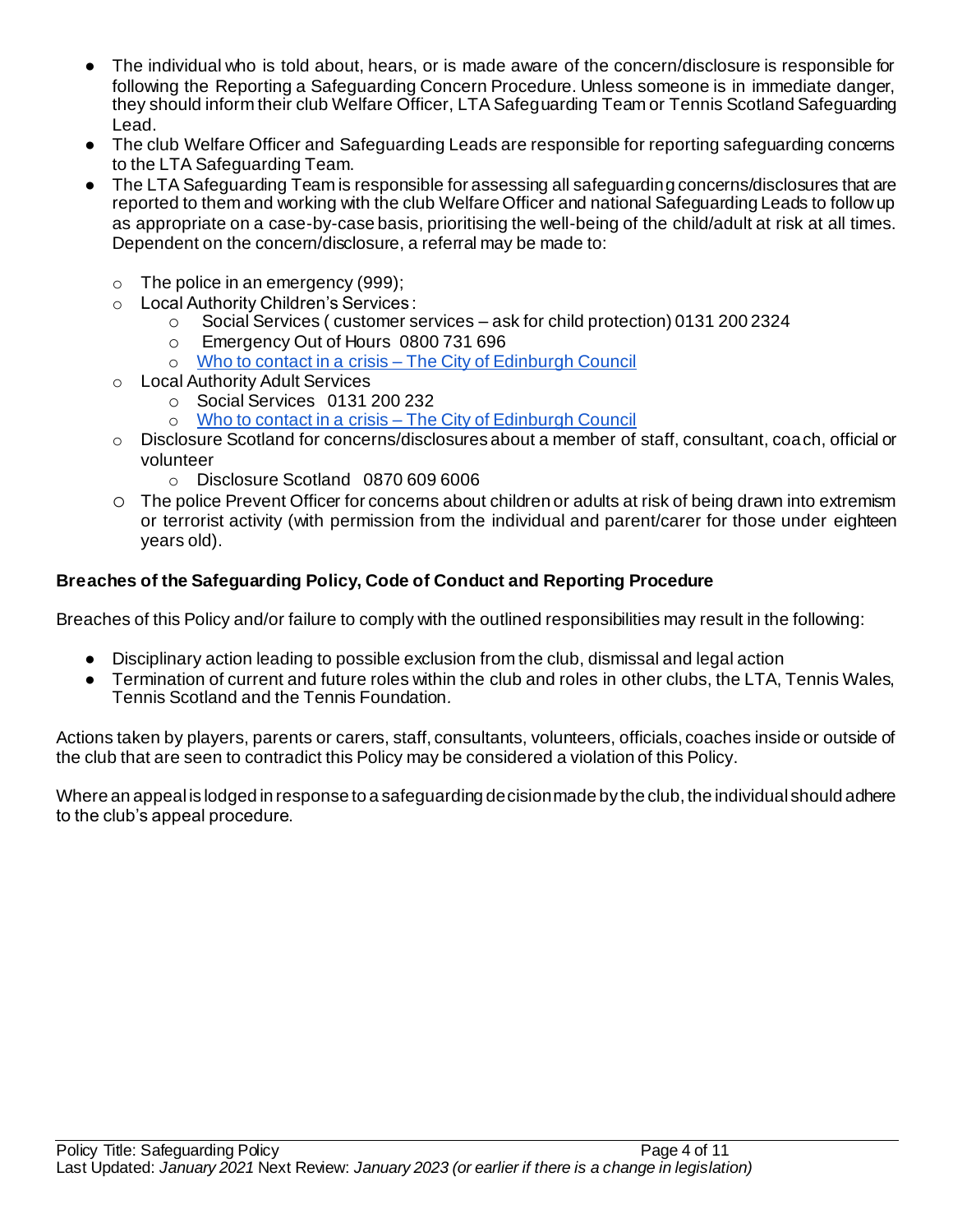# **Whistleblowing**

Safeguarding children and adults at risk requires everyone to be committed to the highest possible standards of openness, integrity and accountability. As a club, we are committed to encouraging and maintaining a culture where people feel able to raise a genuine safeguarding concern and are confident that it will be taken seriously.

## **What is whistle blowing?**

In the context of safeguarding, "whistle blowing" is when someone raises a concern about the well-being of a child or an adult at risk.

A whistle blower may be:

- a player;
- a volunteer;
- a coach:
- an official;
- a parent;
- a member of the public.

#### **How to raise a concern about a child or an adult at risk at the club**

If a child or an adult at risk is in immediate danger or risk of harm, the police should be contacted by calling 999.

Where a child or an adult at risk is not in immediate danger, any concerns about their well-being should be made without delay to the Club Welfare Officer. The Club Welfare Officer will pass the details of the concern on to the LTA Safeguarding Team at the earliest opportunity and the relevant local authority contact and the police will be contacted, where appropriate.

If, however, the whistle blower does not feel comfortable raising a concern with the Club Welfare Officer, the whistle blower should contact the LTA Safeguarding Team directly on 020 8487 7000, the relevant local authority contact or the NSPCC on 0808 800 5000.

The Club Welfare Officer can be contacted on 07792188090 or a[t Thistle.welfare@gmail.com](mailto:Thistle.welfare@gmail.com). Phone contact is preferable in the first instance.

#### **Information to include when raising a concern**

The whistle blower should provide as much information as possible regarding the incident or circumstance which has given rise to the concern, including:

- their name and contact details (unless they wish to remain anonymous);
- names of individuals involved:
- date, time and location of incident/circumstance; and
- whether any witnesses were present.

#### **What happens next?**

All concerns raised by a whistle blower about the well-being of a child or an adult at risk will be taken seriously and every effort will be made to deal with each concern fairly, quickly and proportionately.

If the whistle blower does not believe that the concern has been dealt with appropriately and wishes to speak to someone outside the club or the LTA Safeguarding Team, the NSPCC Whistleblowing advice line should be contacted on 0800 028 0285 or by emailin[g help@nspcc.org.uk.](mailto:help@nspcc.org.uk)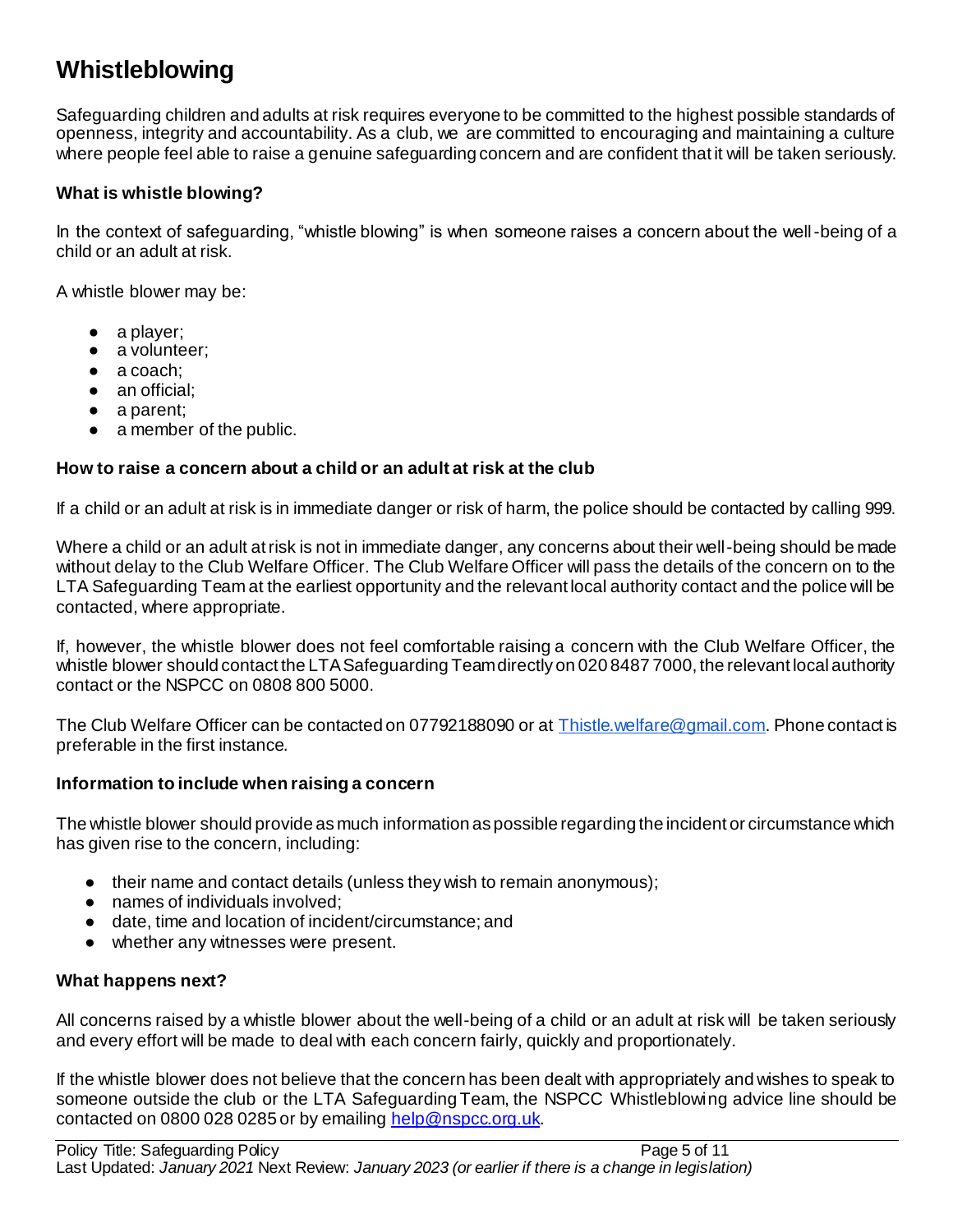## **Support**

The club will not tolerate any harassment, victimisation or unfair treatment of, and will take appropriate action to protect whistle blowers when they raise a concern in good faith.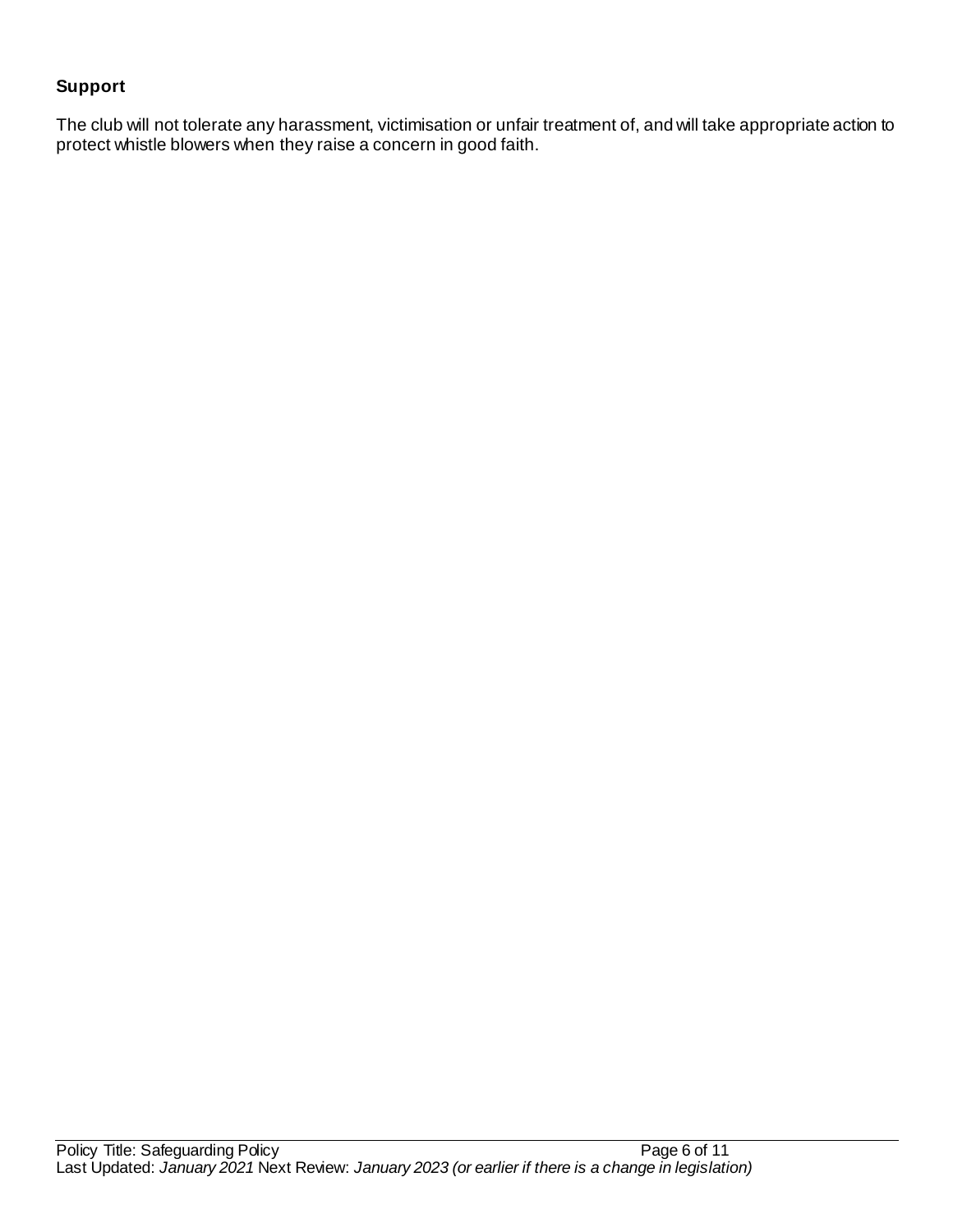# **Codes of Conduct**

## **All players (club members and visitors) and volunteers agree to:**

- Prioritise the well-being of all children and adults at risk at all times
- Treat all children and adults at risk fairly and with respect
- Be a positive role model. Act with integrity, even when no one is looking
- Help to create a safe and inclusive environment both on and off court
- Not allow any rough or dangerous behaviour, bullying or the use of bad or inappropriate language
- Report all allegations of abuse or poor practice to the club Welfare Officer
- Not use any sanctions that humiliate or harm a child or adult at risk
- Value and celebrate diversity and make all reasonable efforts to meet individual needs
- Keep clear boundaries between professional and personal life, including on social media
- Have the relevant consent from parents/carers, children and adults before taking or using photos and videos
- Refrain from making physical contact with children or adults unless it is necessary as part of an emergency or congratulatory (e.g. handshake / high five)
- Refrain from smoking and consuming alcohol during club activities or coaching sessions
- Ensure roles and responsibilities are clearly outlined and everyone has the required information and training
- Avoid being alone with a child or adult at risk unless there are exceptional circumstances
- Refrain from transporting children or adults at risk, unless this is required as part of a club activity (e.g. away match) and there is another adult in the vehicle
- Not abuse, neglect, harm or discriminate against anyone; or act in a way that may be interpreted as such
- Not have a relationship with anyone under 18 for whom they are coaching or responsible for
- Not to have a relationship with anyone over 18 whilst continuing to coach or be responsible for them
- Be acutely aware of the power that coaches and coaching assistants develop over players in the coaching relationship and avoid any intimacy (sexual or otherwise) with players

## **All children agree to:**

- Be friendly, supportive and welcoming to other children and adults
- Play fairly and honestly
- Respect club staff, volunteers and Officials and accept their decisions
- Behave, respect and listen to your coach
- Take care of your equipment and club property
- Respect the rights, dignity and worth of all participants regardless of age, gender, ability, race, culture, religion or sexual identity
- Not use bad, inappropriate or racist language, including on social media
- Not bully, intimidate or harass anyone, including on social media
- Not smoke, drink alcohol or drugs of any kind on club premises or whilst representing the club at competitions or events
- Talk to the club Welfare Officer about any concerns or worries they have about themselves or others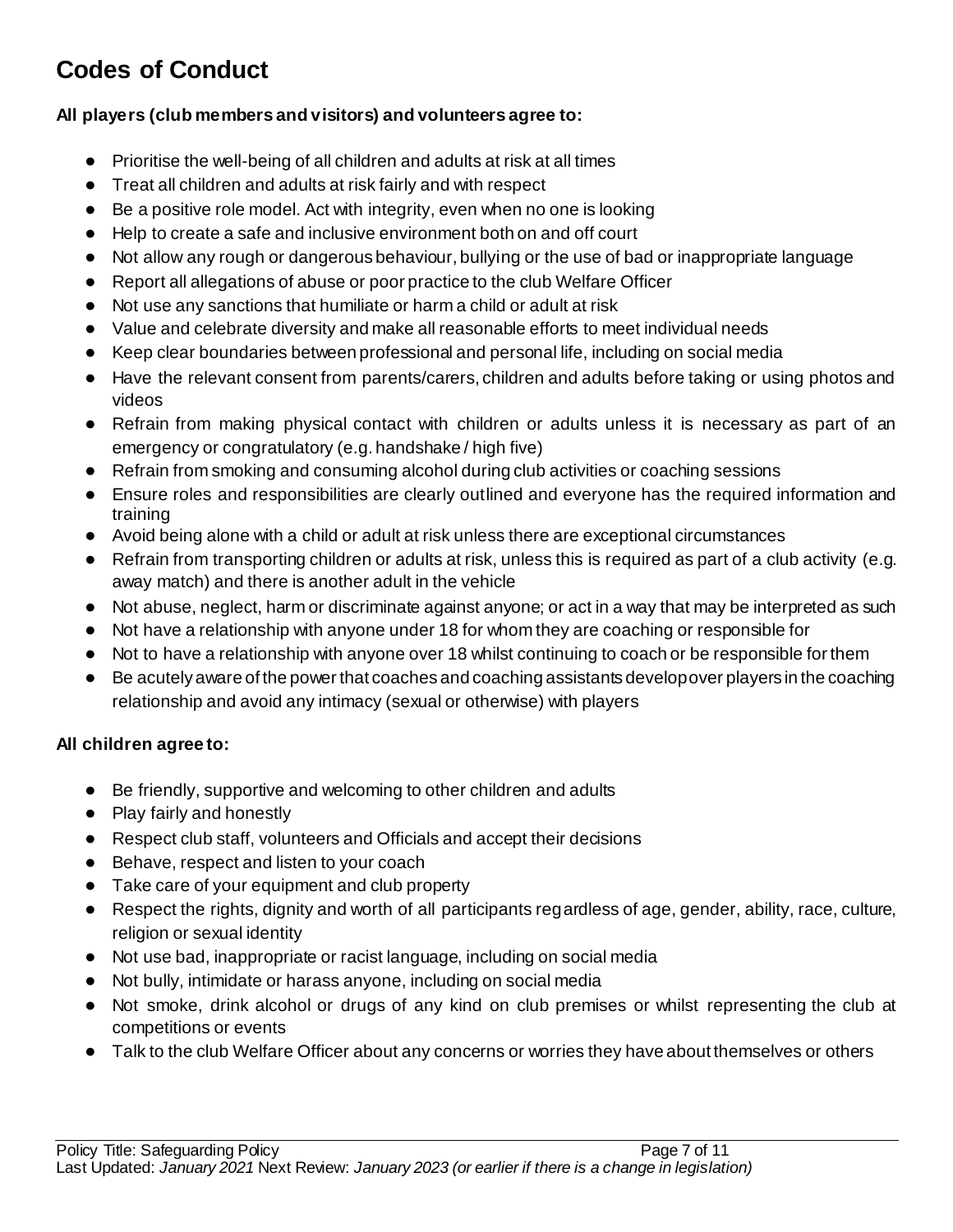## **All adults agree to:**

- Positively reinforce your child and show an interest in their tennis
- Use appropriate language at all times
- Be realistic and supportive
- Never ridicule or admonish a child for making a mistake or losing a match
- Treat all children, adults, volunteers, coaches, officials and members of staff with respect
- Behave responsibly at the venue; do not embarrass your child
- Accept the official's decisions and do not go on court or interfere with matches
- Encourage your child to play by the rules, and teach them that they can only do their best
- Deliver and collect your child punctually from the venue
- Ensure your child has appropriate clothing for the weather conditions
- Ensure that your child understands their code of conduct
- Adhere to your venue's safeguarding policy, diversity and inclusion policy, rules and regulations
- Provide emergency contact details and any relevant information about your child including medical history

This Policy is reviewed every two years (or earlier if there is a change in national legislation).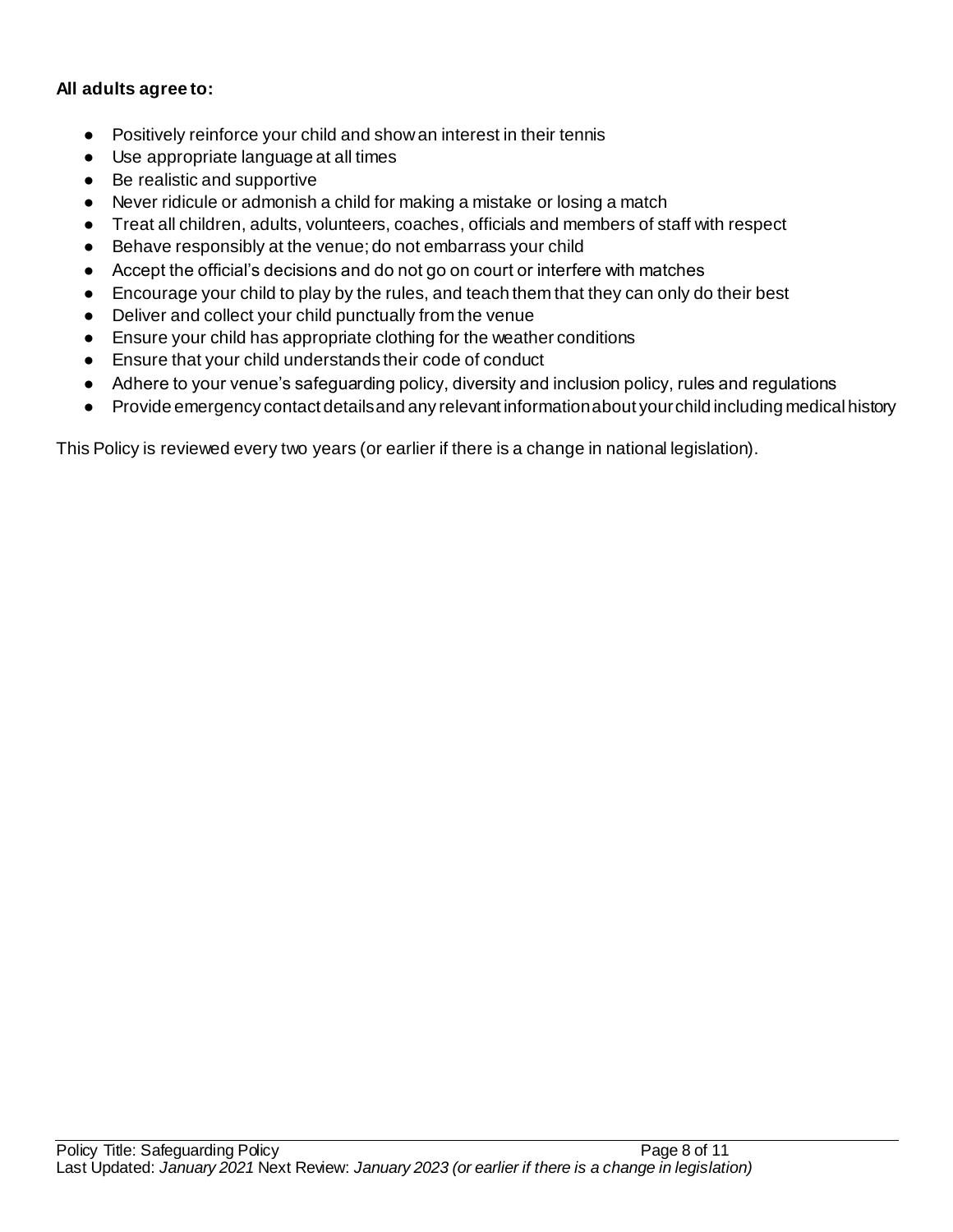# **Appendix A: Glossary of Terms**

**Safeguarding:** protecting **children** from abuse and neglect, preventing the impairment of children's health or development, ensuring that children are growing up in circumstances consistent with the provision of safe and effective care, and taking action to enable all children to have the best life chances. Enabling **adults at risk** to achieve the outcomes that matter to them in their life; protecting their right to live in safety, free from abuse and neglect. Empowering and supporting them to make choices, stay safe and raise any concerns. Beg inning with the assumption that an individual is best-placed to make decisions about their own wellbeing, taking proportional action on their behalf only if someone lacks the capacity to make a decision, they are exposed to a life threatening risk, someone else may be at risk of harm, or a criminal offence has been committed or is likely to be committed.

## **Abuse and neglect**

Physical abuse: A form of abuse which may involve hitting, shaking, throwing, poisoning, burning or scalding, drowning, suffocating or otherwise causing physical harm to a child or adult at risk. Physical harm may also be caused when a parent or carer fabricates the symptoms of, or deliberately induces illness

Sexual abuse: Involves forcing or enticing a child or young person to take part in abuse sexual activities, not necessarily involving a high level of violence, whether or not the child is aware of what is happening . The activities may involve physical contact, including assault by penetration (for example, rape or oral sex) or non -penetrative acts such as masturbation, kissing, rubbing and touching outside of clothing. They may also include non -contact activities, such as involving children in looking at, or in the production of, sexual images, watching sexual activities, encouraging children to behave in sexually inappropriate ways, or grooming a child in preparation for abuse (including via the internet). Sexual abuse is not solely perpetrated by adult males. Women can also commit acts of sexual abuse, as can other children

Emotional abuse: The persistent emotional maltreatment of a child or adult at risk such as to cause severe and persistent adverse effects on their emotional development. It may involve conveying to a child/ adult at risk that they are worthless or unloved, inadequate, or valued only insofar as they meet the needs of another person; not giving them opportunities to express their views; deliberately silencing them or 'making fun' of what they say or how they communicate. It may feature age or developmentally inappropriate expectations being imposed, including interactions that are beyond a child or adult at risk's developmental capability, as well a s overprotection and limitation of exploration and learning, or preventing them participating in normal social interaction. It may involve seeing or hearing the ill-treatment of another. It may involve serious bullying (including cyber bullying), causing a child or adult at risk to feel frightened or in danger, or the exploitation or corruption of children. Some level of emotional abuse is involved in all types of maltreatment of a child, though it may occur alone.

Neglect: The persistent failure to meet a child/adult at risk's basic physical and/or psychological needs, likely to result in the serious impairment of their health or development. It may involve a parent or carer failing to:

- $\circ$  provide adequate food, clothing and shelter (including exclusion from home or abandonment);
- $\circ$  protect a child/adult at risk from physical and emotional harm or danger;
- $\circ$  ensure adequate supervision (including the use of inadequate care-givers); or
- ensure access to appropriate medical care or treatment.

It may also include neglect of, or unresponsiveness to, a child's or adult at risk's basic emotional needs. Neglect may occur during pregnancy as a result of maternal substance abuse.

## **Additional examples of abuse and neglect of adults at risk**

Financial abuse: having money or property stolen; being defrauded; being put under pressure in relation to money or other property; and having money or other property misused.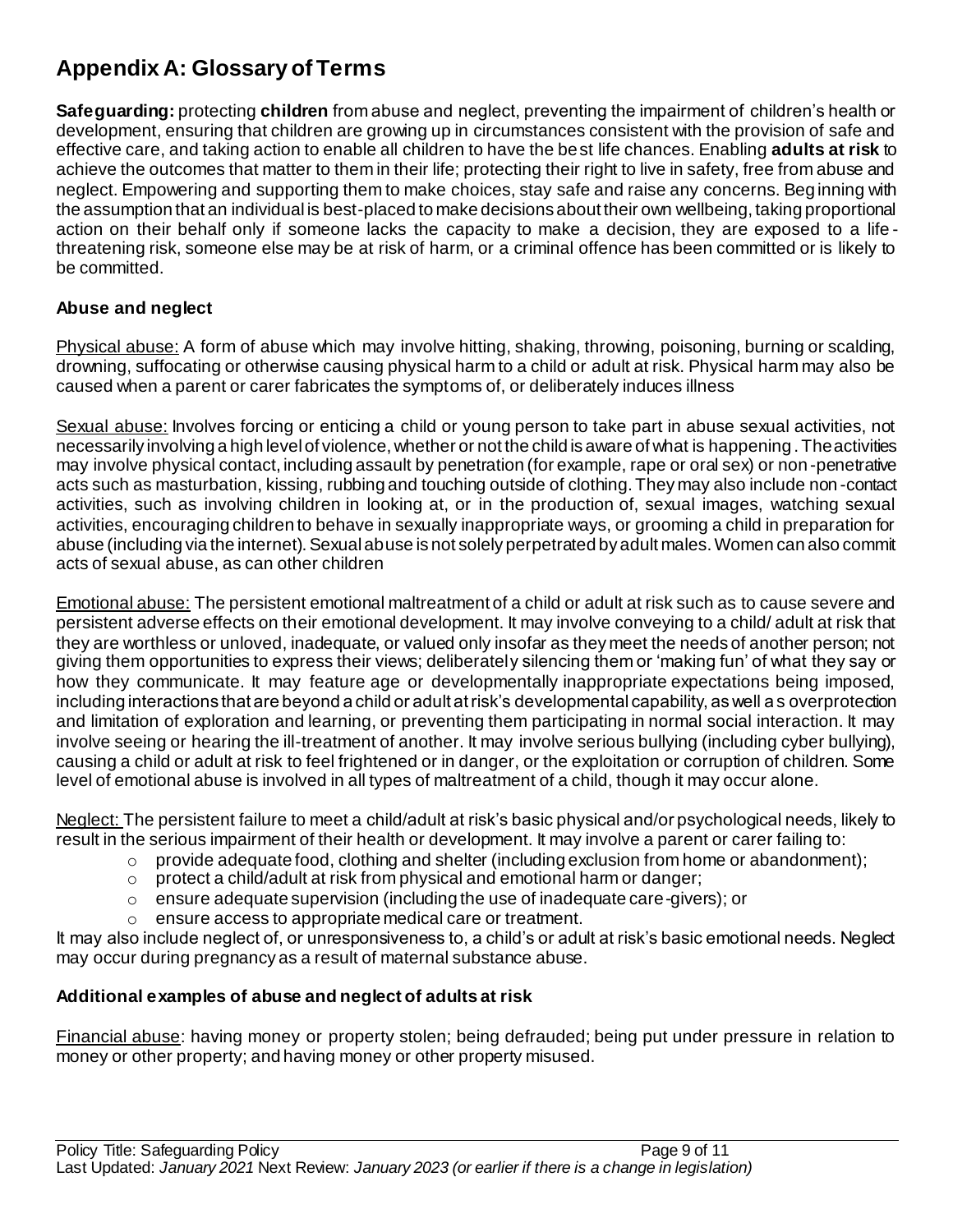Discriminatory abuse: treating someone in a less favourable way and causing them harm, because of their age, gender, sexuality, gender identity, disability, socio-economic status, ethnic origin, religion and any other visible or non-visible difference.

Domestic abuse: includes physical, sexual, psychological or financial abuse by someone who is, or has been a partner or family member. Includes forced marriage, female genital mutilation and honour-based violence (an act of violence based on the belief that the person has brought shame on their family or culture). Domestic abuse does not necessarily involve physical contact or violence.

Psychological abuse: including emotional abuse, threats of harm or abandonment, deprivation of contact, humiliation, blaming, controlling, intimidation, coercion, harassment, verbal abuse, isolation or withdrawal from services or supportive networks.

Organisational abuse: where the needs of an individual are not met by an organisation due to a culture of poor practice or abusive behaviour within the organisation.

Self-neglect: behaviour which threatens an adult's personal health or safety (but not that of others). Includes an adult's decision to not provide themselves with adequate food, clothing, shelter, personal hygiene, or medication (when indicated), or take appropriate safety precautions

Modern slavery: encompasses slavery, human trafficking, criminal and sexual exploitation, forced labour and domestic servitude. Traffickers and slave masters use whatever means they have at their disposal to coerce, deceive and force individuals into a life of abuse, servitude and inhumane treatment.

- A person who is being abused may experience more than one type of abuse.
- Harassment, and bullying are also abusive and can be harmful.
- Female Genital Mutilation (FGM) is now recognised as a form of physical, sexual and emotional abuse that is practised across the UK.
- Child Sexual Exploitation is recognised as a form of sexual abuse in which children are sexually exploited for money, power or status.
- Child trafficking is recognised as child abuse where children are often subject to multiple forms of exploitation. Children are recruited, moved or transported to, or within the UK, then exploited, forced to work or sold.
- People from all cultures are subject to abuse. It cannot be condoned for religious or cultural reasons.
- Abuse can have immediate and long-term impacts on someone's well-being, including anxiety, depression, substance misuse, eating disorders and self-destructive Conducts, offending and anti-social Conduct.
- Those committing abuse are most often adults, both male and female. However, child-to-child abuse also takes place.